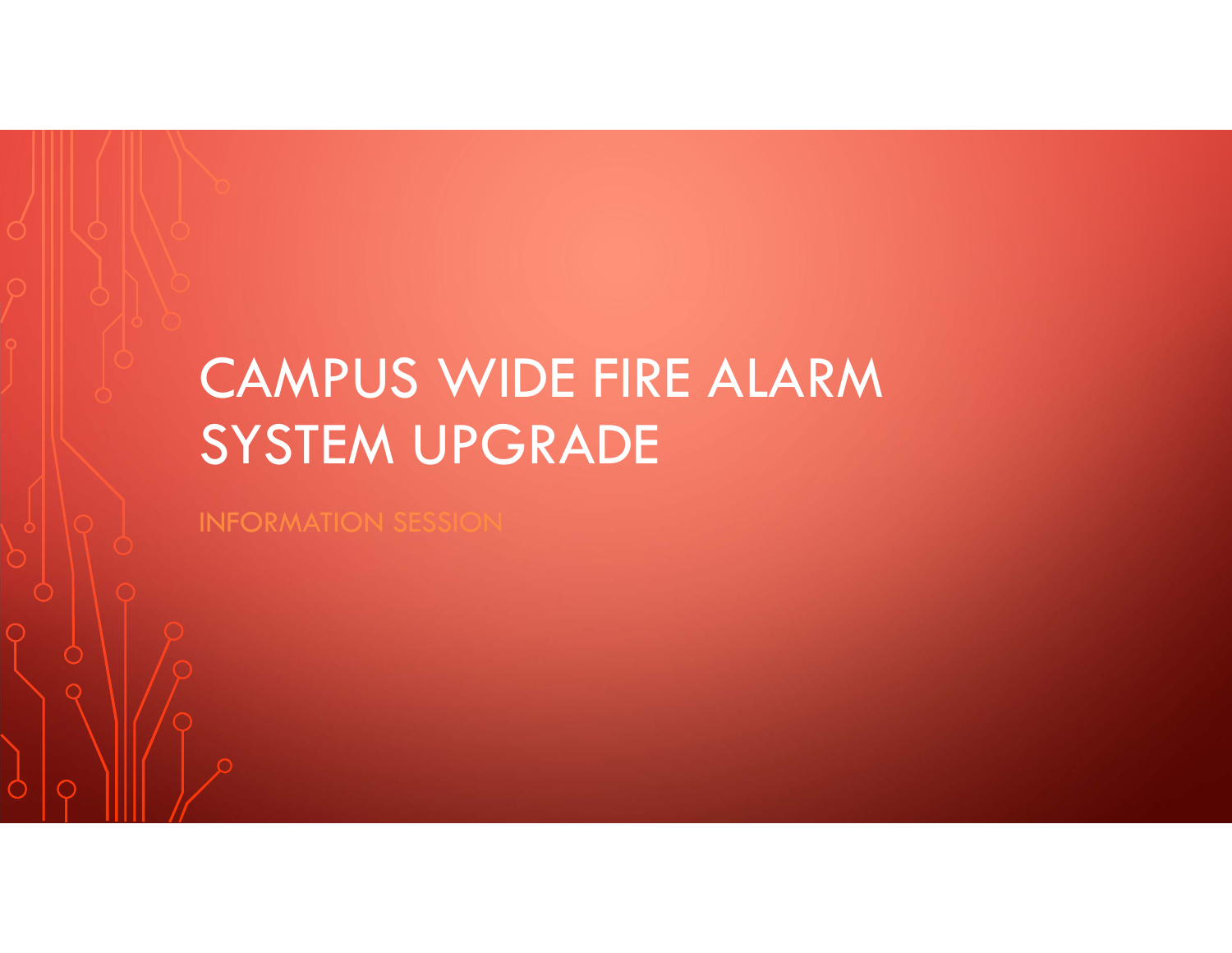#### • Project Objective:

- Upgrade and Modernize Campus Wide Fire Alarm System
	- 1. Replace Front End (Central Monitoring Servers) Hardware and Software
	- $2.\,$  Replace Remote Monitoring Stations
	- 3. Replace Fire Alarm Control Panels in all Buildings
	- $\boldsymbol{4.}$  Replace Fire Alarm Devices Where Required
	- 5. Install Fiber Optic Network for Communications to Connect all Buildings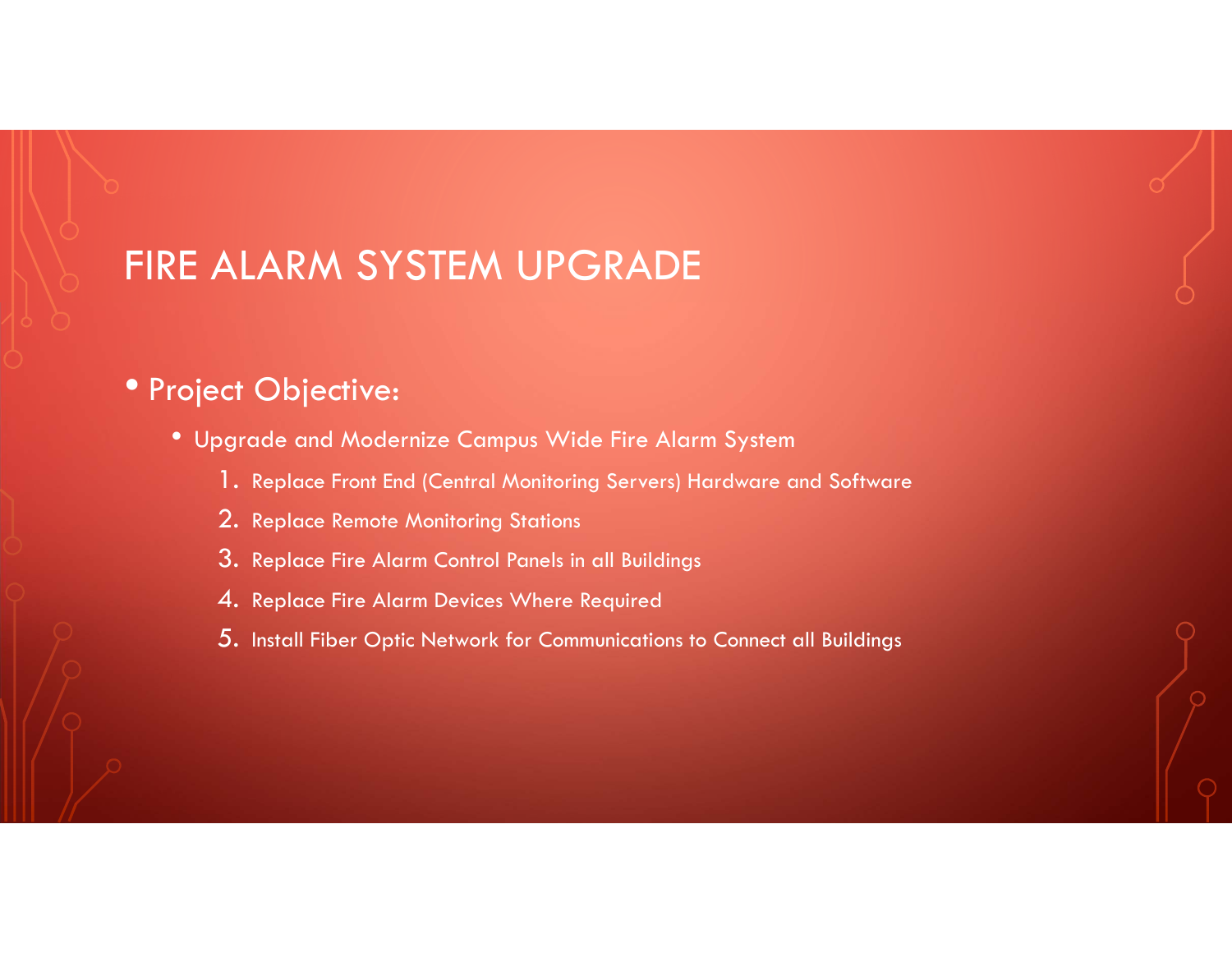#### • What is a Fire Alarm System and What Does it Do

- Fire Alarm System has Various Devices and Control Panels in Buildings working together to Detect and Warn People of Smoke, Fire, and Carbon Monoxide Presence.
- Devices are Connected to Control Panels in Each Building
	- Smoke Detectors, Heat detectors, Carbon Monoxide detectors, Pull stations, Horns/Strobes etc.
- Control Panels from each Building are Connected to Central Monitoring (Front End) Through Underground Cable Infrastructure
- $\bullet$  Front End is monitored 24/7 by Campus Police and can also be accessed at Central Utilities Plant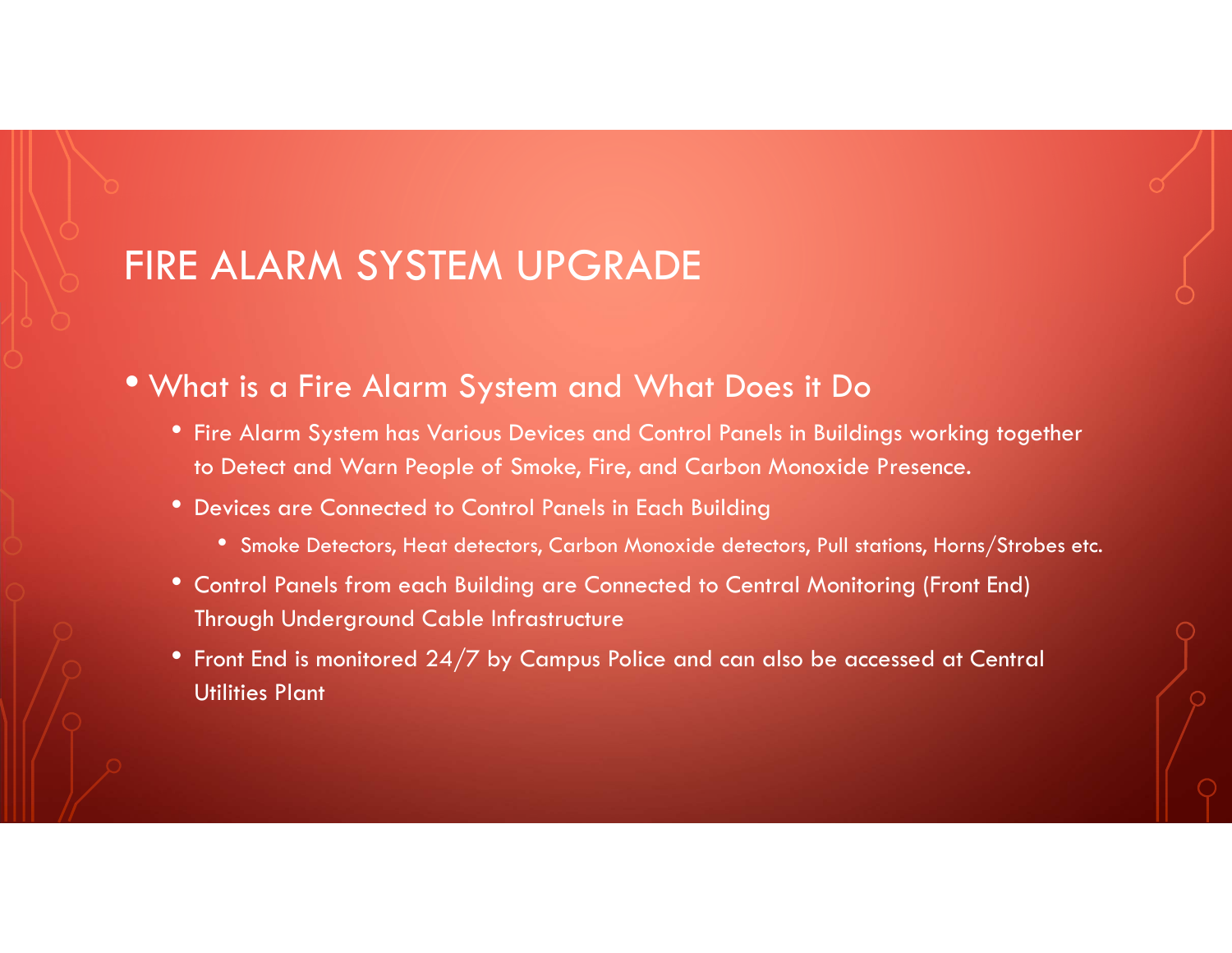#### • Why are we Upgrading the Existing System

- Fire Alarm Systems Consist of: Various Devices, Control Panels and Front End Servers
- Front End Servers are from the 90's and operate on Windows 98 Platform
- Building Control Panels are approaching the End of their Life and need Replacement
- Replacement Parts are limited availability or not available in some cases
- Building Panels are Connected to Front End Through Copper Cabling, which is older technology
- Modern Systems will not Work with Copper Cabling and Require Fiber Optic Network
- Upgraded system will be more redundant
- Allows systems to be brought up to more recent codes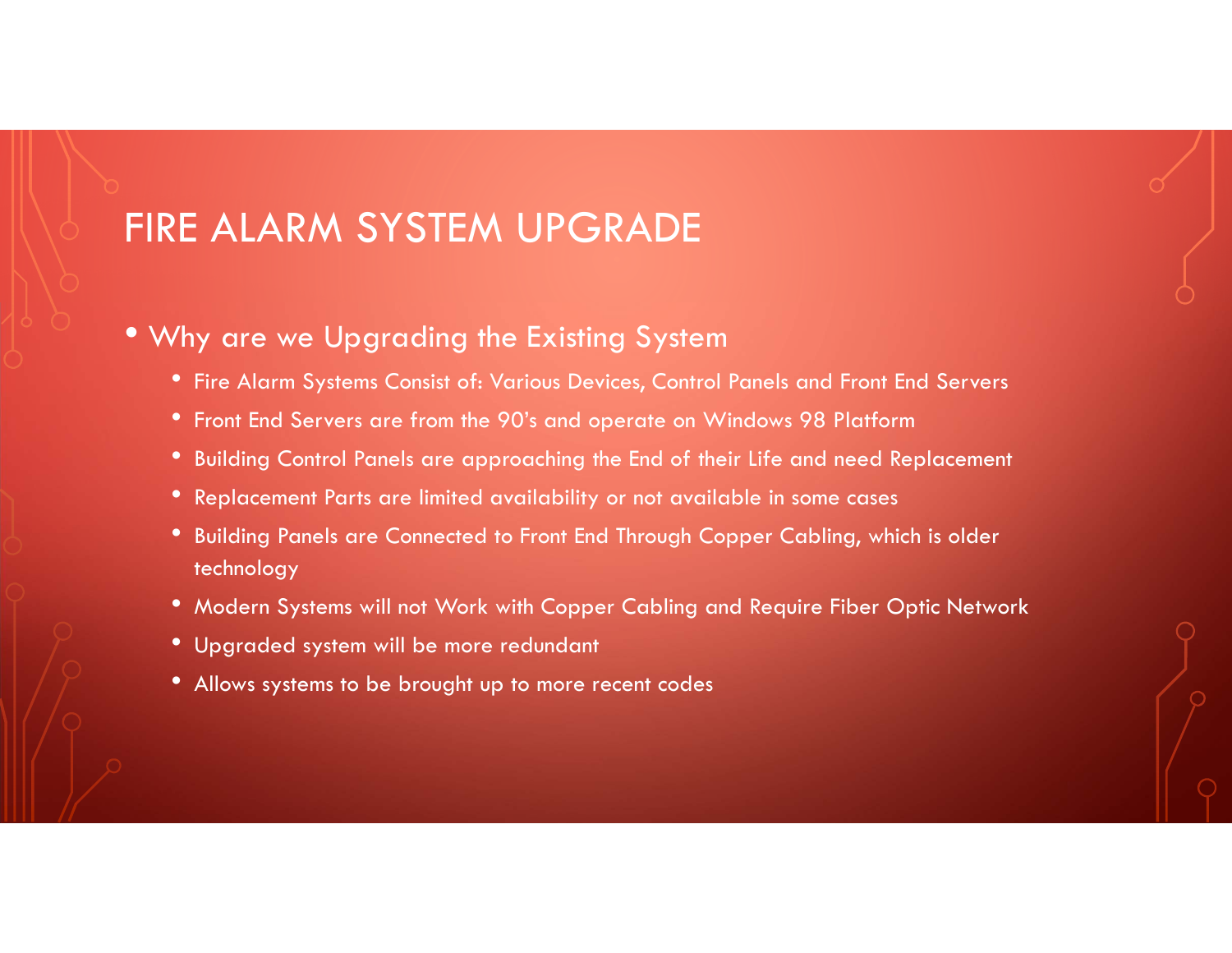#### • How will the Project Affect Me

- Project Impacts all Buildings on Campus (40+7)
	- Control Panel Replacements in Each building
	- Some Buildings May Require All Device Replacements
	- Fiber Optic Cable Installation Inside Buildings to connect to Control Panels
	- Fire Alarm Impairments
- Project Impacts All Campus Outdoors
	- Excavation to Install new Fiber Optic Cable Infrastructure Between Buildings
	- Walkway and Road Closures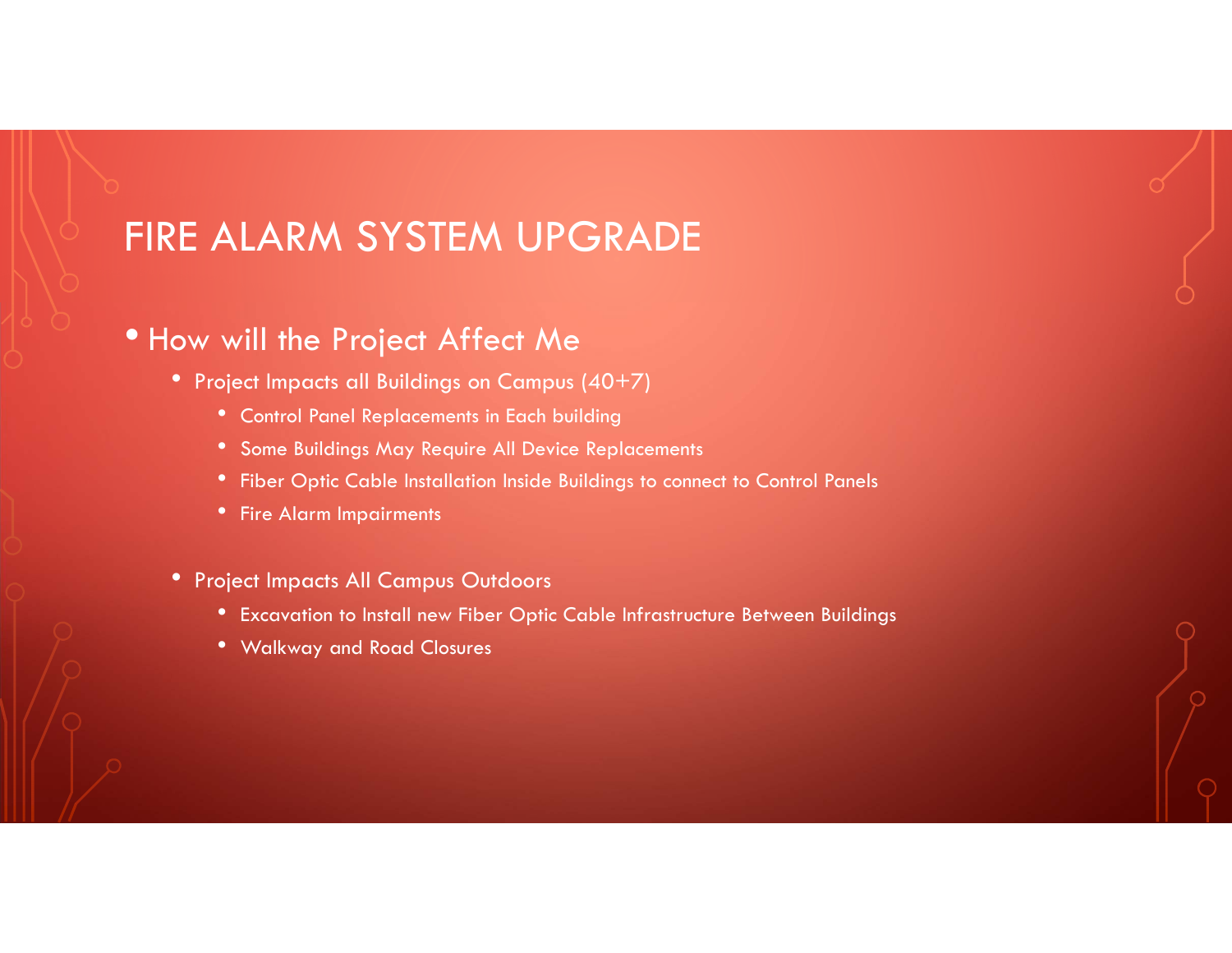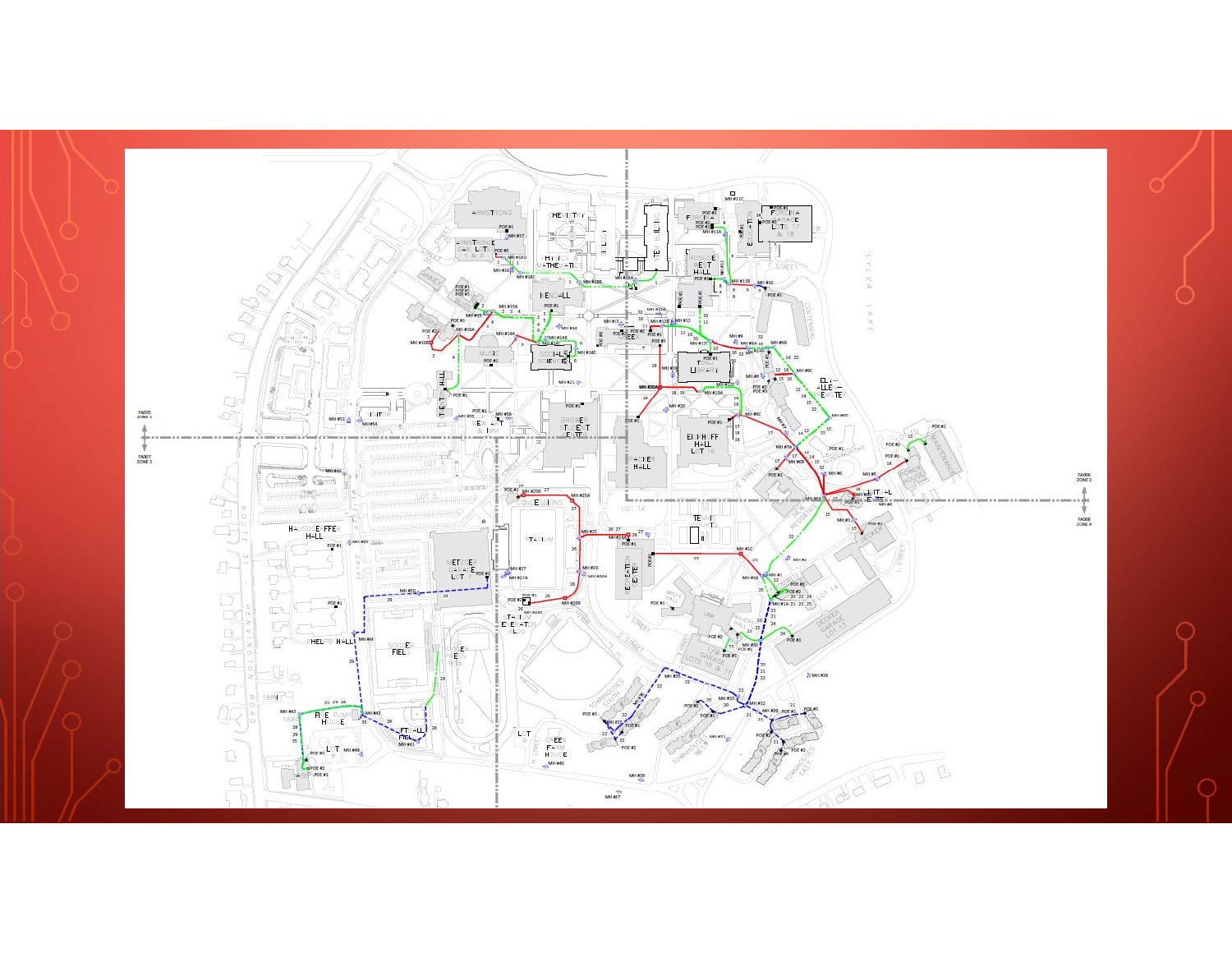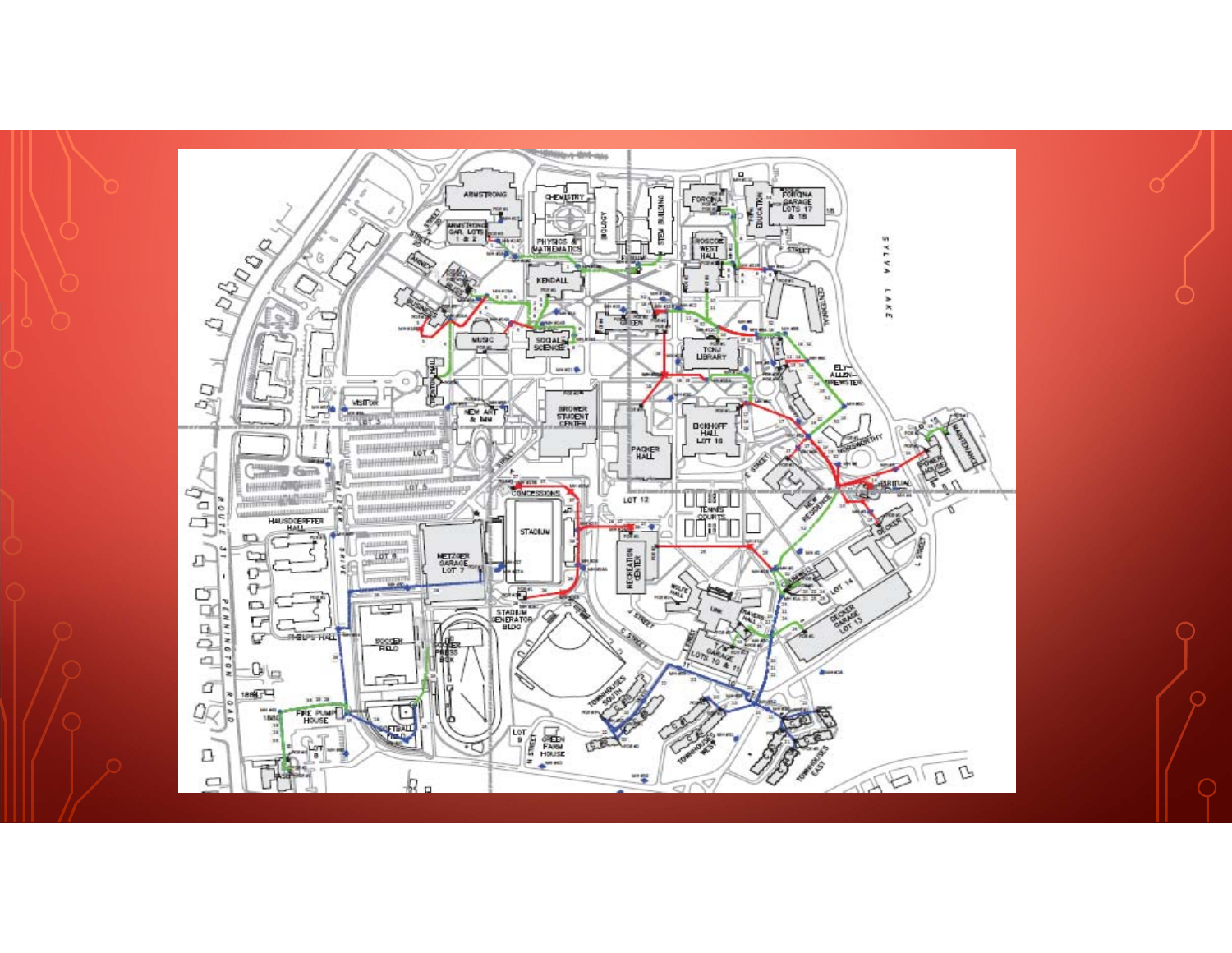#### • How Long Will it take to Complete the Project:

- Project is Expected to Take 2 to 3 Years to Implement
	- Underground Work will be Completed During the First Year
	- Front End and Control Panels will Also be Installed in First Year
	- Device Replacements (Where Needed) will Take 2 to 3 Years to Complete
- Schedules will be Developed on Priority Basis
- Student Class schedule and Dorm Residence Will be Taken into Consideration While Scheduling installations inside the Buildings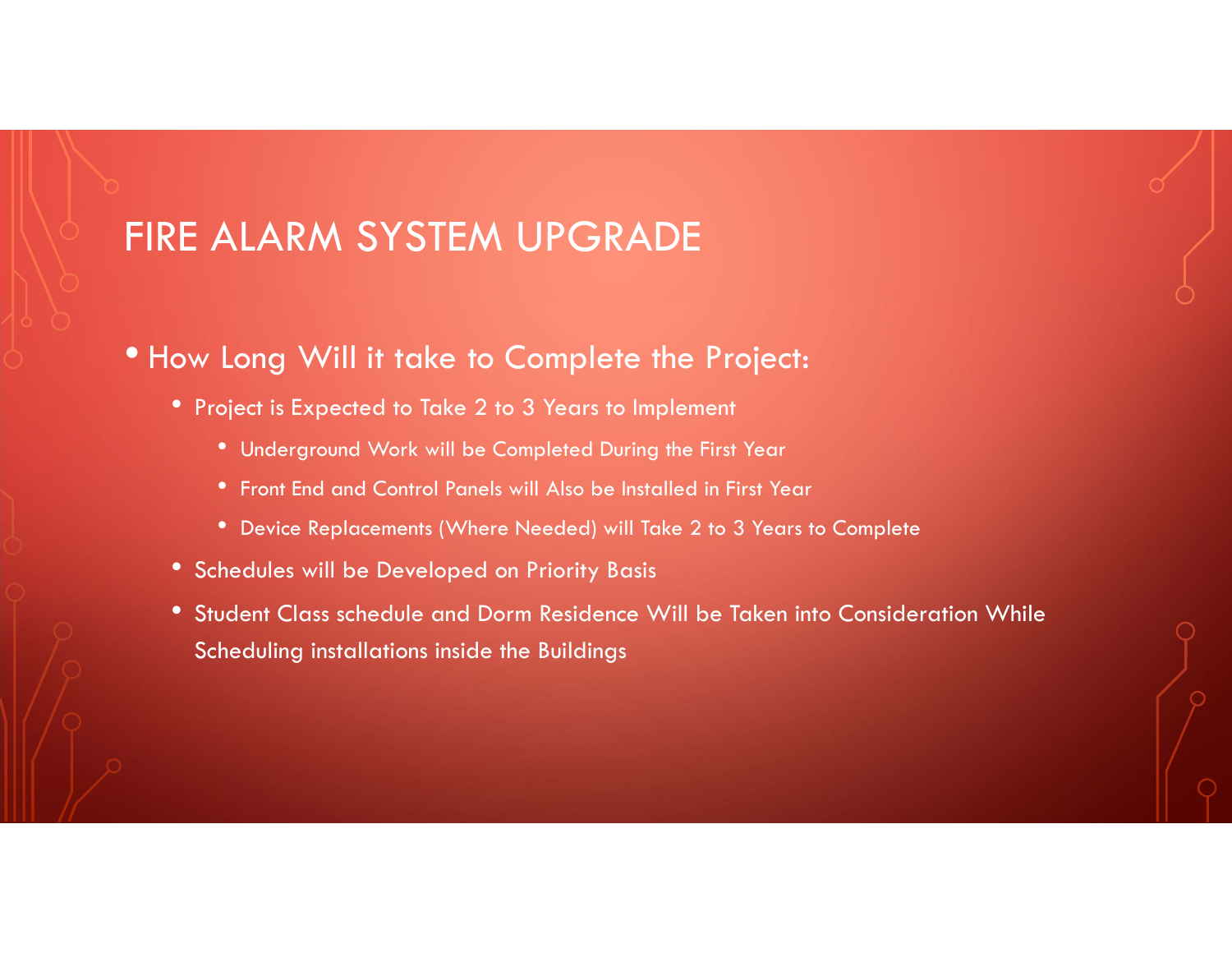#### • Construction Priority:

- 1. Fiber Optic Cable Installation (Connects all Building FA Communications to Front End)
	- Use Existing Underground Conduit where available
	- New Underground Duct Banks (Conduits) where needed
- $\boldsymbol{2.}\;$  Replace Front End Hardware and Software
- 3. Replace Fire Alarm Control Panels in all Buildings
	- Buildings will be Prioritized based on the Age of System in the buildings and Fiber Availability
- $\boldsymbol{4.}\;$  Replace Devices in Buildings Where Needed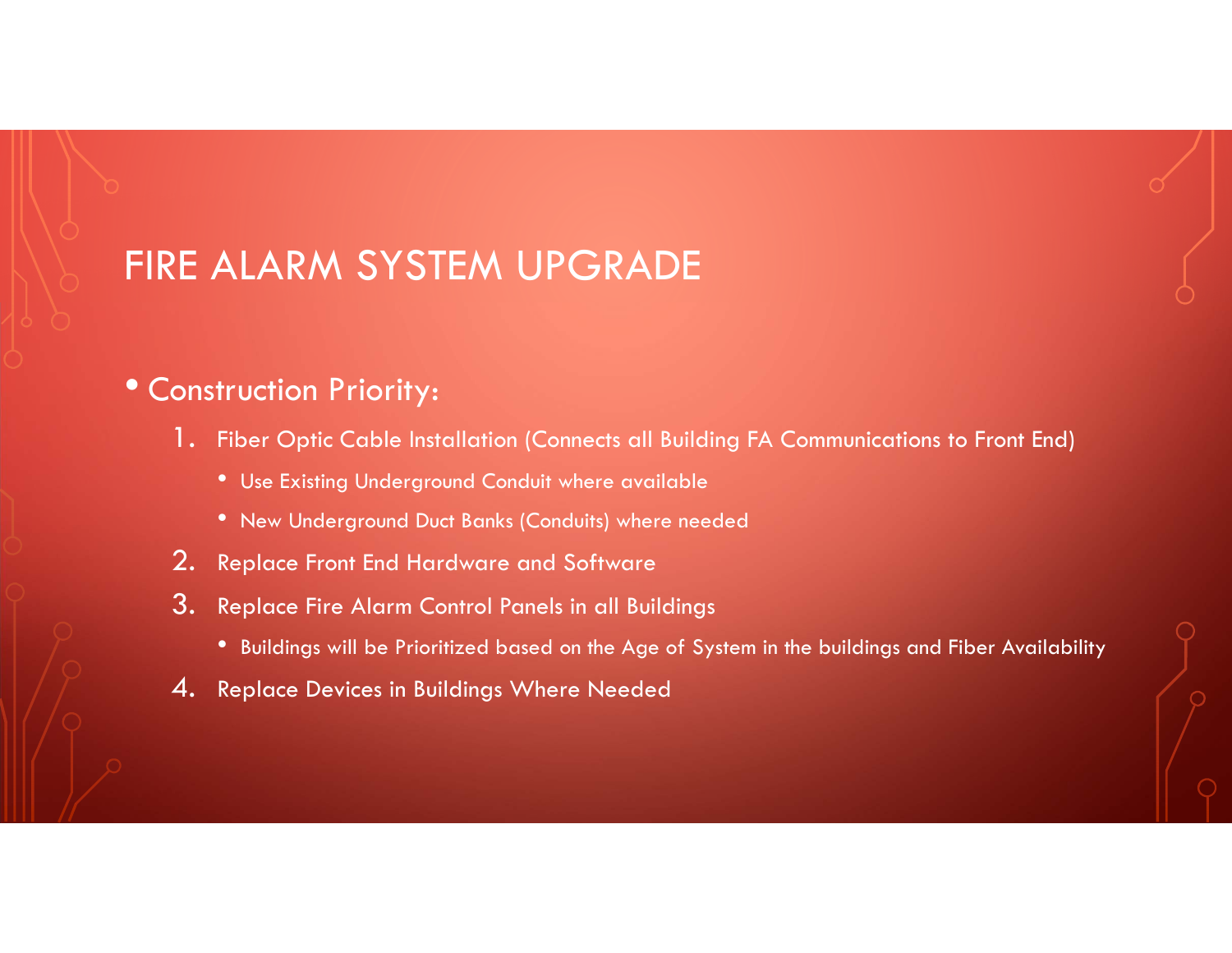#### • System testing:

- 1. All New Systems will be Tested Prior to Activation
- $2.\;\;$  Old and New System will Work in parallel until all Buildings on old System are decommissioned and transferred to New System.
- 3. Project Completion <sup>2023</sup>